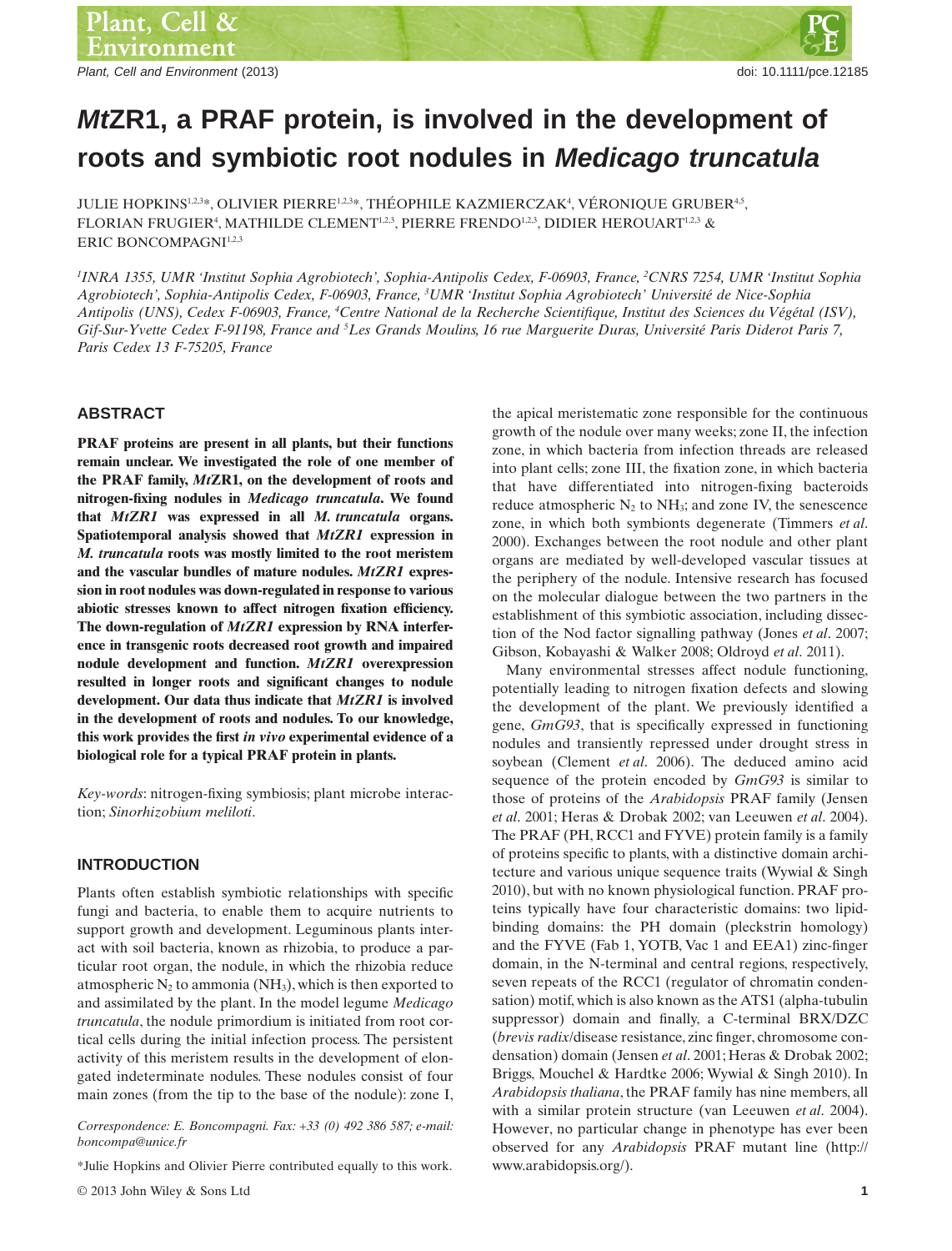We assessed the importance of the *GmG93* homolog *MtZR1* for root growth and the symbiotic process in *M. truncatula*. Using genetic approaches, we showed that *Mt*ZR1 was involved in root and nodule development.

## **MATERIALS AND METHODS**

## **Plant materials, growth procedures and nodulation assays**

*M. truncatula* cv. Jemalong A17 seeds were surface-sterilized and germinated, as previously described (Boisson-Dernier *et al*. 2001). Wild-type *Medicago* and composite plants with transgenic roots were grown in a phytotron, watered with nitrogen-free nutrient medium (Puppo, Dimitrijevic & Rigaud 1982) and inoculated 5 d after germination with *Sinorhizobium meliloti* strain 102F34 (Osteras *et al*. 1998). Plants were maintained under a 16 h light/8 h dark regime, at temperatures of 23 °C during the light phase and 21 °C during the dark phase. The following chemical treatments were applied to 6-week-old nodulated plants for 5 d: NaCl  $(250 \text{ mm})$ , CdCl  $(100 \mu\text{m})$ , NO<sub>3</sub>NH<sub>4</sub>  $(10 \text{ mm})$ . Alternatively, plants were subjected to drought stress for 3 d. Abiotic stress conditions were defined on the basis of previous studies (Matamoros *et al*. 1999; Clement *et al*. 2006; Staudinger *et al*. 2012). Nodulated plants were harvested for physiological experiments. Nodules were fixed for histochemical experiments or frozen in liquid  $N_2$  and stored at −80 °C for further molecular analysis. For hormonal treatments, 15 germinated seedlings (*M. truncatula* cv. Jemalong A17) were placed on a grid in a Magenta box with 30 mL of low-nitrogen 'i' medium. They were grown for 5 d in an incubator, with shaking (125 r.p.m.), at 24 °C, under long-day conditions (16 h light/ 8 h dark), as described by Gonzalez-Rizzo, Crespi & Frugier (2006). They were then treated with 10−7 m indole-3-acetic acid (IAA), 10−7 m 1-aminocyclopropane-1-carboxylic acid (ACC),  $10^{-7}$  M benzylaminopurine (BAP) or  $10^{-7}$  M abscisic acid [ABA; all obtained from Sigma-Aldrich (St Louis, MO, USA)], and incubated under the same growth conditions for various times (0, 1 and 3 h). Bioactive hormonal conditions were defined on the basis of previous studies (Gonzalez-Rizzo *et al*. 2006; Ariel *et al*. 2010; Plet *et al*. 2011).

## **Bacterial strains**

All the strains used in this study were grown on Luria-Bertani medium supplemented with appropriate selective antibiotics, at 28 °C (*Sinorhizobium* and *Agrobacterium* strains) or 37 °C (*Escherichia coli*; Supporting Information Table S2). *Agrobacterium rhizogenes* strain A4S was used to transform *M. truncatula*. The binary vectors were introduced into A4S by electrotransformation, and colonies carrying these vectors were selected by growth on spectinomycin  $(100 \ \mu g \ mL^{-1})$  for 2 d.

## **N2 fixation**

An acetylene reduction assay (ARA) was carried out 6 weeks after inoculation, on biological triplicates, with at least 12 nodulated roots per replicate (about 20 nodules per root), by assessing acetylene reduction to ethylene *in vivo*, as previously described (El Msehli *et al*. 2011).

# *ZR1* **promoter::***GUS* **construct**

The *MtZR1* gene is located on the fully sequenced BAC mth2- 32h21 (GenBank accession AC151822), and on *M. truncatula* chromosome 3. The complete *MtZR1* mRNA sequence was determined by aligning the Chr3 sequence with the *MsZR1*cDNA, using the NCBI Spidey program (http://www .ncbi.nlm.nih.gov/IEB/Research/Ostell/Spidey/spideyweb .cgi). The *MtZR1* promoter was obtained by PCR amplification from genomic DNA with the primers PMtZR1-F and PMtZR1-R (Supporting Information Table S3). These primers amplify a 2130 bp DNA fragment located upstream from the translational start codon of *MtZR1*. This PCRamplified DNA fragment was cloned, verified by sequencing and inserted into the pDON207 donor vector and then into pKGWFS7 (VIB, Ghent, Belgium), with Gateway Technology (Life Technologies SAS, Saint Aubin, France).

## *ZR1* **overexpression and RNAi constructs**

The full-length  $MsZR1$  coding sequence from pBluescript  $SK^{(-)}$ -*MsZR1* (AJ409163, kindly provided by K. Zwerger, Vienna, Austria), digested with *Sac*I and *Xho*I, was inserted into the pENTR4 donor vector. The corresponding 3.7 kb insert was then inserted into an overexpression vector, pK7WG2D (VIB), with Gateway Technology (Invitrogen; *P35S::ZR1*, Supporting Information Table S2). A control plasmid was constructed in a similar manner, by insertion of the GUS cassette from a pENTR-GUS donor vector (Invitrogen; *P35S::GUS*, Supporting Information Table S2). The RNAi construct was obtained by amplifying the *MtZR1* 5′UTR with the 5′UTRZR1-F and 5′UTRZR1-R primers, to generate a 256 bp PCR product (Supporting Information Table S3). This PCR product was inserted into a pGEM-T® vector (Promega, Charbonnières-les-bains, France), from which it was released by digestion with *Nco*I and *Not*I and inserted into a pENTR4 donor vector (Invitrogen). Finally, the *ZR1* 5′UTR insert was inserted into pK7GWIWG2D(II),0 (VIB), with Gateway Technology (*P35S::RNAiZR1*, Supporting Information Table S2). As a control, the empty vector pK7GWIWG2D(II),0 was used for RNAi experiments.

## **ZR1 fusion protein constructs**

The full-length *MsZR1* ORF from pENTR4-*MsZR1* was inserted into pK7FWG2 (VIB) with Gateway Technology (Invitrogen; *P35S::ZR1::GFP*, Supporting Information Table S2).

## **RNA extraction and RT-qPCR analysis**

Total RNA was isolated from plant material by the single-step method, with acid guanidinium thiocyanate (Chomczynski &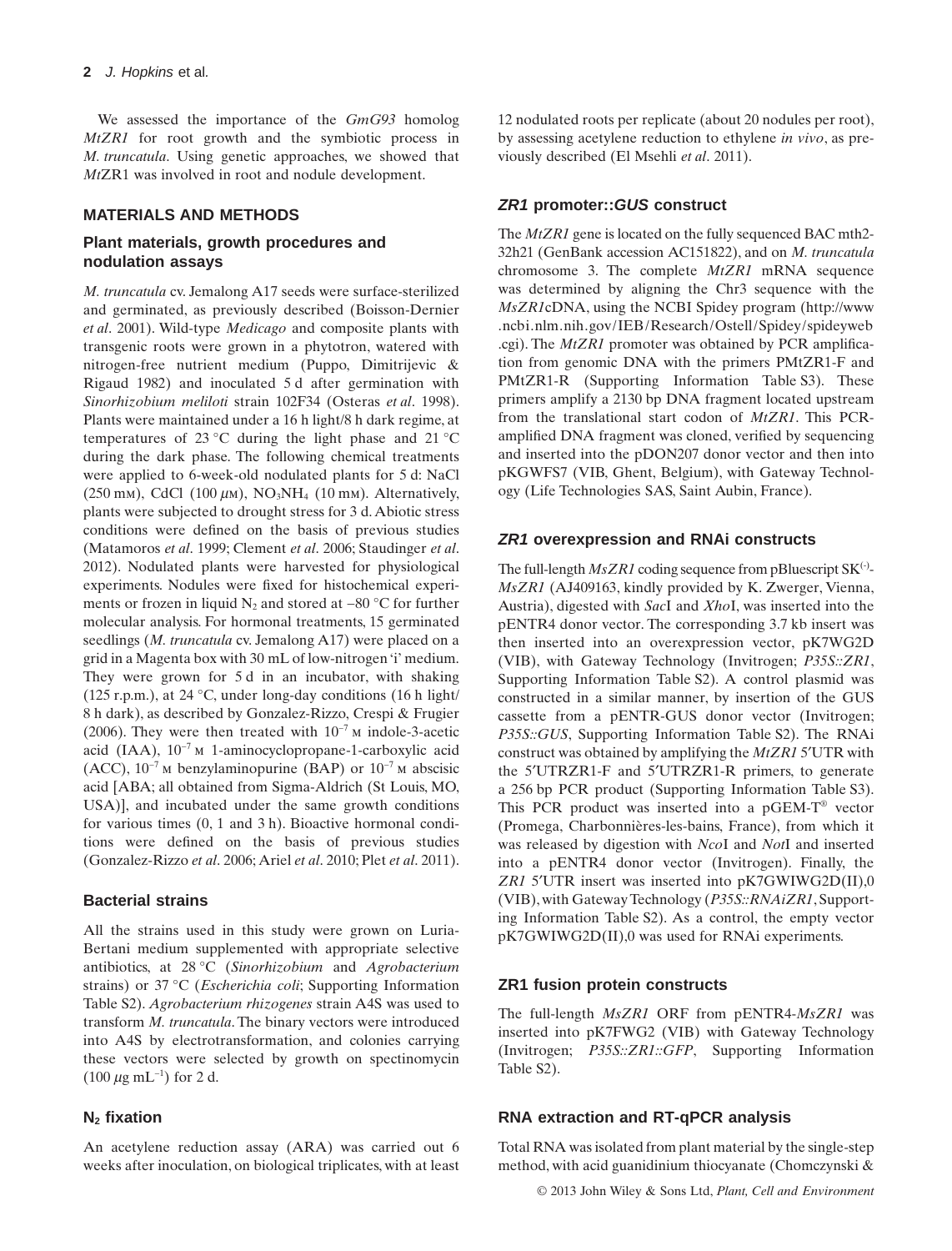Sacchi, 1987). Total RNA  $(1 \mu g)$  was then subjected to DNase I treatment (Fisher Scientific, Illkirch Cedex, France). The absence of genomic DNA contaminations in the RNA samples was tested by PCR analysis of all samples using oligonucleotides bordering an intron in the *Leghemoglobin I* gene of *M. truncatula*.Reverse transcription was performed on 2  $\mu$ g of total RNA, with the Omniscript II reverse transcriptase (Invitrogen). Quantitative PCR with SyberGreen (Eurogentec, Angers, France) was followed on an Opticon Monitor 3 (Bio-Rad, Hercules, CA, USA), in a 15  $\mu$ L reaction mixture containing 300 nm of each primer (Supporting InformationTable S2).We performed qPCR on a DNA Engine OPTICON 2 cycler (MJ Research, Waltham, MA, USA), with the following parameters: 2 min at 50  $^{\circ}$ C, 10 min at 95 °C and then 39 cycles of 15 s at 95 °C, 1 min at 60 °C. Reactions were performed in triplicate and the results averaged.The primers used (Supporting InformationTable S3) had a calculated melting temperature of 59 to 62 °C and were unique in the MTGI (TIGR) and Medicago EST Navigation System (Journet *et al*. 2002) databases. Relative expression level was calculated as a normalized gene expression ratio with respect to the constitutively expressed *Mtc27* (El Msehli *et al*. 2011) and *MtRP40S* [40S ribosomal protein S8 genes (Fedorova *et al*. 2002)] or *MtACT* (actin 11) and *MtRBP1* (RNA-binding protein 1;Plet *et al*. 2011) genes,according to the  $2^{2\Delta\Delta}$ CT method (Livak & Schmittgen 2001). The stability of the reference genes in transgenic conditions was checked with the GeNorm software (Vandesompele *et al*. 2002). The significance of differences in expression was assessed with the REST 2009 software (Pfaffl, Horgan & Dempfle 2002). Comparison with experimental control conditions was carried out to determine fold changes in expression.

## **Transient expression of a recombinant fusion protein construct in tobacco leaves**

*Nicotiana tabacum* plants were grown under continuous light for 1 month at 26 °C. Tobacco leaves were infiltrated with *A. tumefaciens* AGL1 (Lazo, Stein & Ludwig 1991), as previously described (Voinnet *et al*. 2003), and plants were analysed 2 d after agroinfiltration. GFP fluorescence was monitored by confocal microscopy (Zeiss LSM510 microscope, Carl zeiss, Le Pecq, France). In cases of treatment with a protease inhibitor to decrease protein degradation, the agroinfiltrated leaves were treated with 2 mm E64d (Sigma) for 3 h before observation (Takase *et al*. 2003; Hatsugai *et al*. 2004; Caillaud *et al*. 2009).

# **Root transformation and hairy root growth measurement**

Roots were transformed with *A. rhizogenes*A4S (Alpizar *et al*. 2006), by a modified version of method previously described (Vieweg *et al*. 2004). In brief, seeds were allowed to germinate for 24 h at 20 °C and were then transferred to 4 °C for 7 d. Agrotransformation was achieved by injecting a mixture of 1% peptone-sucrose and *A. rhizogenes* into plant hypocotyls. Transgenic roots were allowed to develop for 7 d at 20 °C and

were then incubated for 21 d at 25 °C in a phytotron with a 16 h light/8 h dark photoperiod, under a light flux of 360 µmol m<sup>-2</sup> s<sup>-1</sup>. The tap root was then removed, leaving only the lateral transgenic roots to develop.A nitrogen-free mineral solution (Puppo *et al*. 1982) was supplied and the roots were then inoculated with 0.05 OD<sub>600</sub> units of *S. meliloti* 102F34 (Osteras *et al*. 1998). Transgenic roots were screened by GFP epifluorescence when possible. Nodules were harvested four to 7 weeks after inoculation and fixed for histochemical analysis experiments or ground in liquid nitrogen and stored at −80 °C for further molecular analyses. Alternatively, hairy roots were obtained as described by Boisson-Dernier *et al*. (2001). *A. rhizogenes-*transformed *Medicago* roots were excised (1 cm from the tip) and transferred onto SHb10 agar (Ramos & Bisseling 2003). The GFP fluorescence of each transgenic root was checked before selection.Transgenic roots were grown for 3 weeks, at 25 °C, in the dark, and root growth was then evaluated by photographing all plates with a digital camera to produce image files suitable for quantitative analysis with NIH Image J software (v1.42; http://rsb.info.nih.gov/). Analysis of variance (anova) was carried out for statistical assessments of root and nodule growth.

## **Histological analysis of transgenic tissues**

For light microscopy, nodules were fixed in 1% gluteraldehyde, 4% formaldehyde in 0.1 m phosphate buffer at pH 7.2, washed, dehydrated and embedded in Technovit 7100 (Kulzer Histo-Technik, Wehrheim, Germany), according to the manufacturer's instructions. Sections were cut on a microtome (Jung) to yield  $5 \mu$ m slices, which were mounted in DPX mounting solution (VWR International Ltd, Lille, France). GUS activity was localized, in nodule sections, after overnight incubation with the histochemical substrate 5-bromo-4-chloro-3-indolyl-β-Dglucuronide, cyclohexylammonium salt (Sigma), as described by Journet *et al*. (1994). Dark-field images were taken with an Axioplan2 microscope (Carl Zeiss, Oberkochen, Germany). A general overview of nodule structure was obtained by staining with toluidine blue (Van de Velde *et al*. 2006). For epifluorescence microscopy, 80  $\mu$ m root sections were cut with a vibratome (HM 650V, Microm International GmbH, Walldorf, Germany), mounted on slides in water and observed directly with an upright microscope. Observations were made and images were recorded with a Zeiss Axioplan2 microscope (Carl Zeiss). Analyses were carried out with Axiovision4 software or the Zeiss confocal system (Zeiss LSM 510 META microscope).

## **Bioinformatic analyses**

The phylogenic analysis was performed on the phylogeny.fr platform (Dereeper *et al*. 2008) in advanced mode, with all the default parameters. The phylogenic tree was reconstructed by the maximum likelihood method, with the protein WAG substitution matrix. The reliability of internal branches was assessed by bootstrapping, with 500 bootstrap replicates. Protein sequence analysis was carried out with Supermatcher (http://emboss.sourceforge.net/).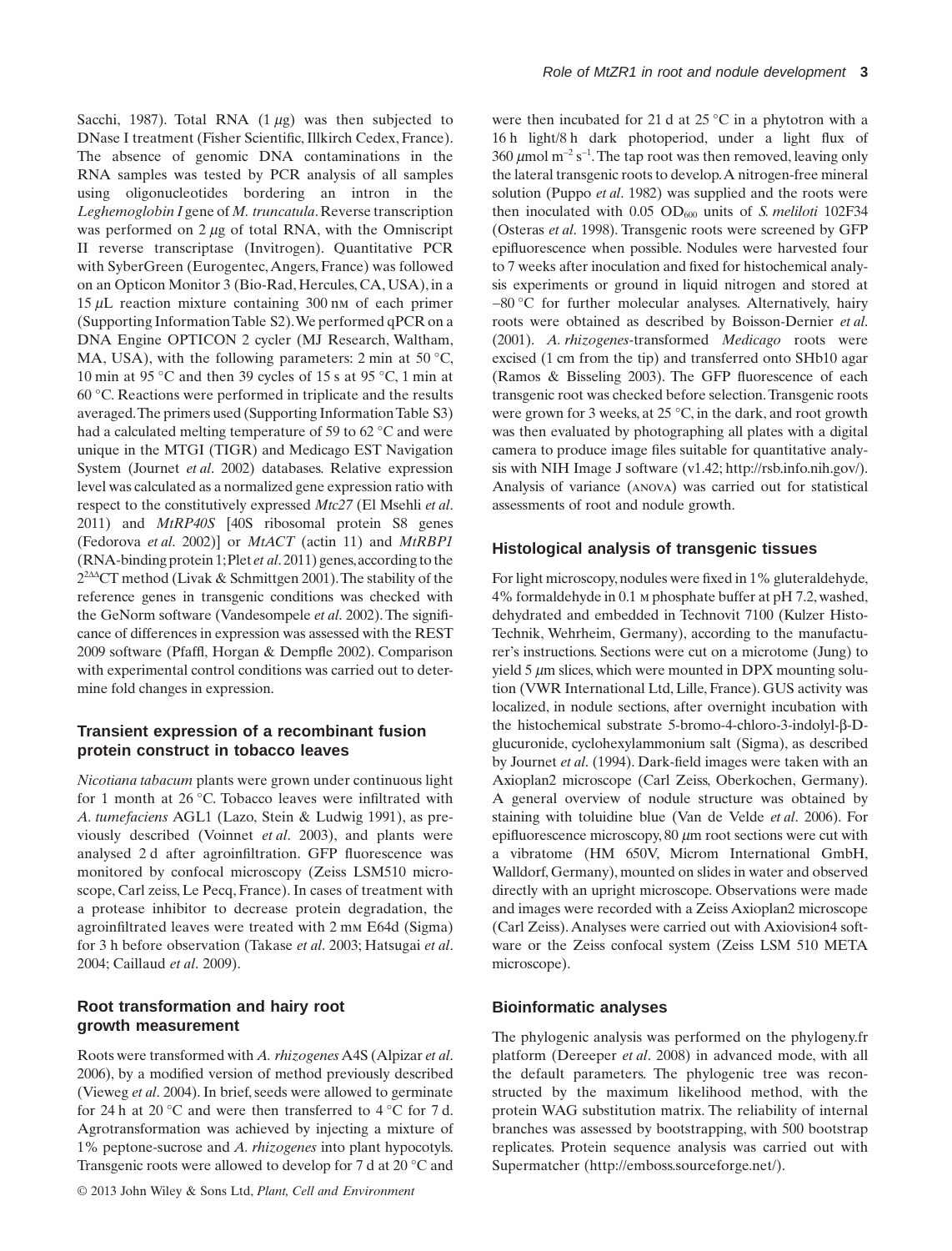## **RESULTS**

## *MtZR1* **is a member of the small plant-specific PRAF protein family**

We previously identified the *GmG93* gene, which encodes a nodule-specific PRAF protein in *Glycine max*, as a late nodulin gene expressed in nodule-infected cells (Clement *et al*. 2006).A BLAST analysis of protein databases identified proteins with high levels of sequence identity to *Gm*G93 (*Gm*G93: Glyma11g33200.1), not only in other leguminous plants, such as *M. sativa* (*Ms*ZR1: AJ409163), but also in non-leguminous plants, such as *A. thaliana* (*At*PRAF1: AT1G76950; Fig. 1a). Blast analysis of the *M. truncatula* genomic sequence with the *MsZR1* nucleic acid sequence identified five genes on chromosomes 1, 3 and 5 (Fig. 1B, Supporting Information Table S1). The putative proteins encoded by these five genes had similar molecular weights, between 114 and 119 kDa. The PH, RCC1/ATS1, FYVE and



**Figure 1.** Outline of the structure of selected PRAF/ZR1 proteins and phylogenic tree. (a) The domains of the *Gm*G93 (Glyma11g33200.1), *Ms*ZR1 (AJ409163), *Mt*ZR1 (AC151822\_29.5), AtPRAF-AT1G65920 and *At*PRAF1 (AT1G76950) proteins: PH, pleckstrin homology; RCC1, regulator of chromosome condensation; FYVE, zinc-finger protein domains named according to the parental proteins Fab1, YGL023, VSP27 and EEA1; BRX, brevis radix. (b) Phylogenic tree of nine PRAF proteins from *A. thaliana*, five PRAF proteins from *M. truncatula* and PRAF proteins from *G. max*, *O. sativa* and *M. sativa* available from the GenBank database. This analysis was carried out on the phylogeny.fr platform (Dereeper *et al*. 2008) in advanced mode, with all the default parameters). The phylogenic tree was reconstructed by the maximum likelihood method, with the protein WAG substitution matrix. The reliability of internal branches was assessed by bootstrapping, with 500 bootstrap replicates, and values are shown in percentages, with a branching cut-off at 80%.

BRX/DZC domains were present in all the deduced protein sequences and the encoded proteins were 47% to 69% similar (Fig. 1a). The phylogenic tree of PRAF protein sequences from *A. thaliana*, *O. sativa*, *G. max*, *M. sativa* and *M. truncatula* contained four clusters (Fig. 1b). In *M. truncatula*, *Mt*ZR1 (AC151822\_29.5, Supporting Information Table S1) was the protein most similar (98.4%) to *Ms*ZR1 (Supporting Information Fig. S1). We carried out molecular, biochemical and cellular analyses of *Mt*ZR1, with the aim of determining the role of a member of the PRAF protein family in roots and understanding its relevance to the symbiotic process.

## **The** *ZR1* **gene is expressed in various organs in** *M. truncatula* **and is regulated at the transcriptional level by various abiotic stresses**

We analysed *MtZR1* expression in leaves, roots and 6-weekold nodules, by RT-qPCR. Levels of *MtZR1* expression were similar in leaves, roots and root nodules (Fig. 2a). Unlike *GmG93*, *MtZR1* was not specifically expressed in root nodules. Nevertheless, the expression of *MtZR1* in nodules was significantly down-regulated in response to various abiotic stresses affecting biological nitrogen fixation (BNF) efficiency. *MtZR1* expression levels were more than halved following the exposure of plants to salt, cadmium, ammonium nitrate and drought stresses (Fig. 2b). These results indicate that *MtZR1* is expressed in nitrogen-fixing nodules but is not a nodule-specific gene. Despite its clear downregulation in response to various abiotic stresses, the expression profile of *MtZR1* in *M. truncatula* differs from that of *GmG93* in soybean.

## *ZR1* **is expressed in roots, the nodule meristem and the vascular bundles of mature nodules**

We analysed the pattern of *MtZR1* expression during nitrogen-fixing symbiosis, by isolating a 2130-bp *MtZR1* promoter fragment from *M. truncatula* genomic DNA by PCR amplification and constructing a chimeric *PZR1::GUS* promoter–reporter gene fusion (Supporting Information Tables S2 and S3) and carrying out histochemical analyses of GUS activity in roots and nodules transgenic for this fusion. GUS staining was detected mostly towards the root tip and in the meristem of emerging lateral roots (Fig. 3a–b). In 2-week-old transgenic nodules, GUS staining indicated that *MtZR1* was expressed in the infected zone containing symbiosomes (Fig. 3c–d). In 6-week-old transgenic nodules, strong GUS staining was detected in vascular bundles (Fig. 3e–f, Supporting Information Fig. S3). However, weaker GUS staining was also detected in the meristem, the infection zone and the nitrogen-fixing zone of the 6-week-old nodule (Fig. 3e–f). These results indicate that *MtZR1* is expressed principally in the meristematic zones of roots. In nodules, *MtZR1* is expressed not only in the meristem, but also in the infection and nitrogen-fixing zones and in the vascular bundles of 6-week-old nodules.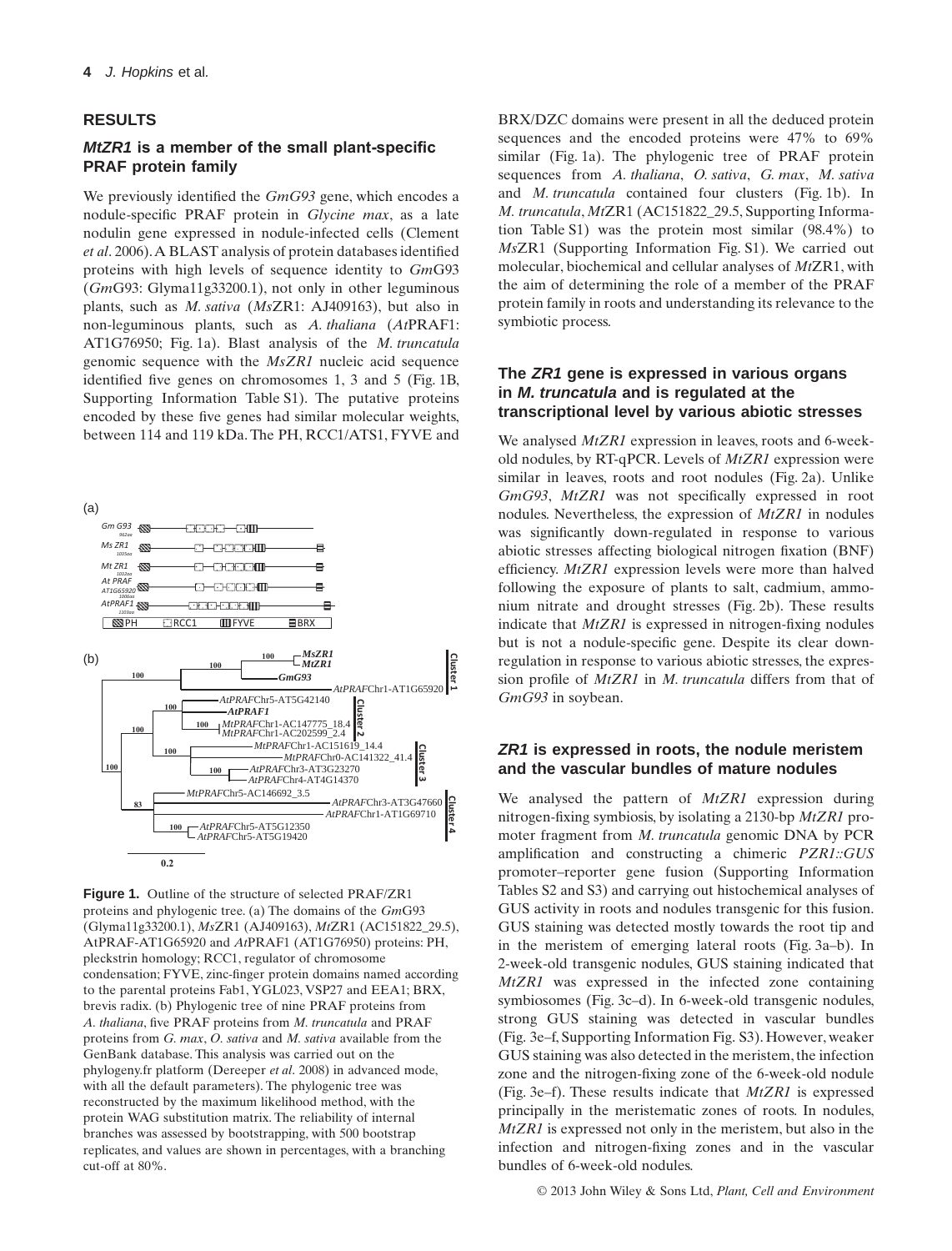

**Figure 2.** Regulation of *MtZR1* expression in various organs and symbiotic nodules in conditions of abiotic stress. (a) Relative real-time quantitative PCR analysis of *MtZR1* expression (black boxes) in various plant organs (nodules, leaves and roots) at 6 weeks post-inoculation (PI). Fold changes relative to expression in flowers are indicated by a dashed line. (b) Relative RT-qPCR analysis of *MtZR1* expression at 6 weeks PI, in plants subjected to various abiotic stresses for 1 week. The constitutively expressed reference gene is *Mtc27* (Favery *et al*. 2002). Fold changes relative to non-treated conditions are indicated by a dashed line. For both experiments, means of three biological experiments are shown and error bars indicate the standard error of the mean.

## **The** *ZR1* **protein is located in the cytosol and nucleus**

We investigated the distribution of the ZR1 protein *in vivo*, by fusing the ORF of *ZR1* (3.7 kb) to the enhanced green fluorescent protein gene downstream from the CaMV 35S promoter (*P35S*) (Supporting Information Table S2; *P35S::ZR1::GFP*). Accumulation of the resulting protein was poor in transgenic *M. truncatula* roots, so transient expression of the genetic construct was instead achieved by the agroinfiltration of *N. tabacum* leaves. Accumulation of the ZR1::GFP protein was observed by confocal microscopy



**Figure 3.** Spatiotemporal regulation of *MtZR1* expression in roots and symbiotic nodules. (a–c) *PMtZR1*::*GFP*::*GUS*; dark-field observation of GUS staining on  $5 \mu$ m-thick sections of root tissues. Root-tip region (a), lateral root (b) expression. (c–f) Dark-field observation (c and e) or bright (field observation (d and f) of toluidine-*o*-blue staining in transgenic *PMtZR1*::*GFP*::*GUS* root nodules. Sections (5  $\mu$ m thick) of *PMtZR1*::*GFP*::*GUS* transgenic root nodules from 2- to 6-week-old PI nodules, showing *GUS* expression in infected cells of the root nodule (2 weeks PI, zone III, c–d) and in the nodule vascular bundles (6 weeks PI, white/dark arrows, e–f). Zones I to IV: functional zones in an indeterminate nitrogen-fixing nodule. Scale bars:  $800 \mu m$  (a to b),  $400 \ \mu m$  (c to f).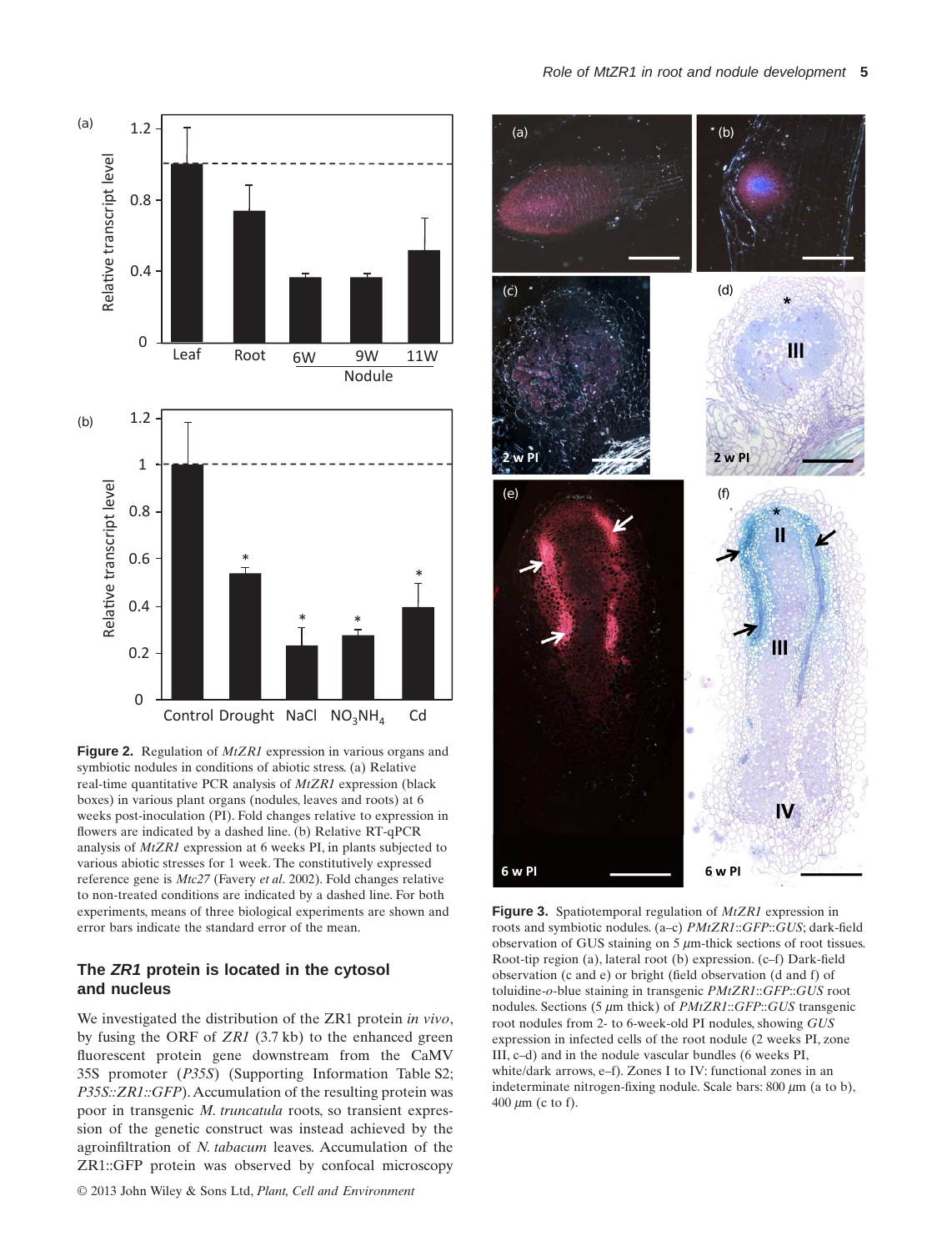

**Figure 4.** Subcellular localization of the recombinant ZR1::GFP protein in tobacco leaves. (a–b) Confocal images of tobacco epidermal leaf cells infiltrated with *A. tumefaciens* expressing the *P35S*::*ZR1*::*GFP* construct. (a) GFP fluorescence associated with the *P35S*::*ZR1*::*GFP* construct 3 h after treatment with 2 mm E64d. (b) Overlay of the transmission image and GFP fluorescence of tobacco epidermal cells. (c) Nuclear GFP fluorescence associated with the expression of BUBR1::GFP. (d) Cytosolic and nuclear GFP fluorescence associated with BUB3.1::GFP. c, cytoplasm; chl, ehloroplast; n, nucleus. Scale bars: 20  $\mu$ m.

after treatment with a cysteine protease inhibitor, E64-d, for 3 h. In localization experiments, we used BUBR1::GFP as a positive control for an exclusively nuclear distribution and BUB3.1::GFP as a positive control for a nuclear and cytosolic distribution (Caillaud *et al*. 2009); Fig. 4). The ZR1::GFP fusion protein was detected in the cytosol and in the nucleus (Fig. 4a). A similar distribution was observed for BUB3.1::GFP (Fig. 4d), whereas BUBR1::GFP was detected only in the nucleus, as expected. This distribution suggests that ZR1 may be transported to the nucleus.

# *ZR1* **deregulation modifies root and nodule development and nodule functioning**

In roots, *ZR1* is expressed mostly in the meristematic zones. We investigated the importance of *ZR1* expression for root development, by analysing the growth rate of transgenic root lines with various levels of *ZR1* expression. We analysed the growth rates of *ZR1*-overexpressing root lines and root lines in which *ZR1* was silenced by RNAi. The efficacy with which genetic constructs modified *ZR1* mRNA levels was checked by RT-qPCR analysis. As expected, *ZR1* expression levels were significantly higher in roots and nodules expressing the *P35S::ZR1* construct than in control tissues carrying the *P35S::GUS* construct, and significantly lower in roots or nodules expressing the RNAi*ZR1* construct than in control tissues carrying the control RNAi empty vector (Supporting Information Fig. S4).The expression of other *MtPRAF* genes was not significantly modified in the transgenic lines (Supporting Information Fig. S5).As the production of composite plants resulted in a large range of *ZR1* expression levels, root growth analysis was performed on multiple root tips from four independent transgenic root lines selected on the basis of *ZR1* expression level and grown on SHb10 medium containing 1.3% agar for 2 weeks. The overexpression of *ZR1* (*P35S::ZR1*) was associated with significantly higher levels of root growth, resulting in longer roots (23% longer) than for the *P35S::GUS* control (Fig. 5a). Moreover, the number of lateral roots (57%) was significantly greater in root lines overexpressing *ZR1* than in *P35S::GUS* control lines (Fig. 5b). By contrast, RNAi*ZR1-*silenced transgenic roots were significantly shorter (31 %) than control roots (Fig. 5a), with no difference in the number of lateral roots (Fig. 5b).As phytohormones play an important role in determining root architecture, we investigated their effects on *ZR1* expression in *Medicago* roots (Fig. 5c). *ZR1* expression seemed slightly repressed by cytokinins (BAP), and induced by auxin (AIA) and abscisic acid (ABA). However, the expression of *ZR1* did not seem significantly regulated by ethylene treatment (ACC). As we found that *ZR1* was also expressed in root nodules, we investigated the importance of *ZR1* expression for nodule development and functioning. We analysed various physiological parameters of 6-week-old nodules from transgenic composite plants of *M. truncatula* (Vieweg *et al*. 2004). No significant difference in nodule number was found between controls and deregulated plants for ZR1 (Supporting Information Fig. S6). *ZR1*-overexpressing nodules were significantly longer than control nodules (Fig. 6a–b) and their weight was correlated with their size. By contrast, nodules in which *ZR1* was silenced by RNAi were significantly smaller than those from control plants (Fig. 6c–d) and this was reflected in lower fresh weight (Fig. 6e–f). Biological nitrogen fixation (BNF) by bacteroids is a good physiological marker of nodule fitness. We performed an acetylene reduction assay (ARA) to analyse the BNF activity of the transgenic nodules (Fig. 7a). Transgenic nodules overexpressing *ZR1* had a significantly higher BNF activity than control transgenic nodules (Fig. 7a). In this assay, we evaluated the amount of ethylene formed per hour and per nodule. By contrast, nodules in which *ZR1* was silenced by RNAi had a lower BNF activity than control transgenic nodules. We investigated the correlation between the BNF activity of transgenic nodules and the expression of genes induced during the functioning and senescence of nodules, by analysing the expression of the leghemoglobin *Lb1* (Ott *et al*. 2005), *NCR001* (Mergaert *et al*. 2003), *ENOD 8* (Coque *et al*. 2008), *CP6* and *VPE* (Van de Velde *et al*. 2006) genes by RT-qPCR. The leghemoglobin *Lb1*, *NCR001* and *ENOD8* genes are expressed in the nitrogen-fixing zone (III), whereas *CP6* and *VPE* encode proteases induced during nodule senescence (IV). The levels of leghemoglobin, *NCR001*, *ENOD 8*, *CP6*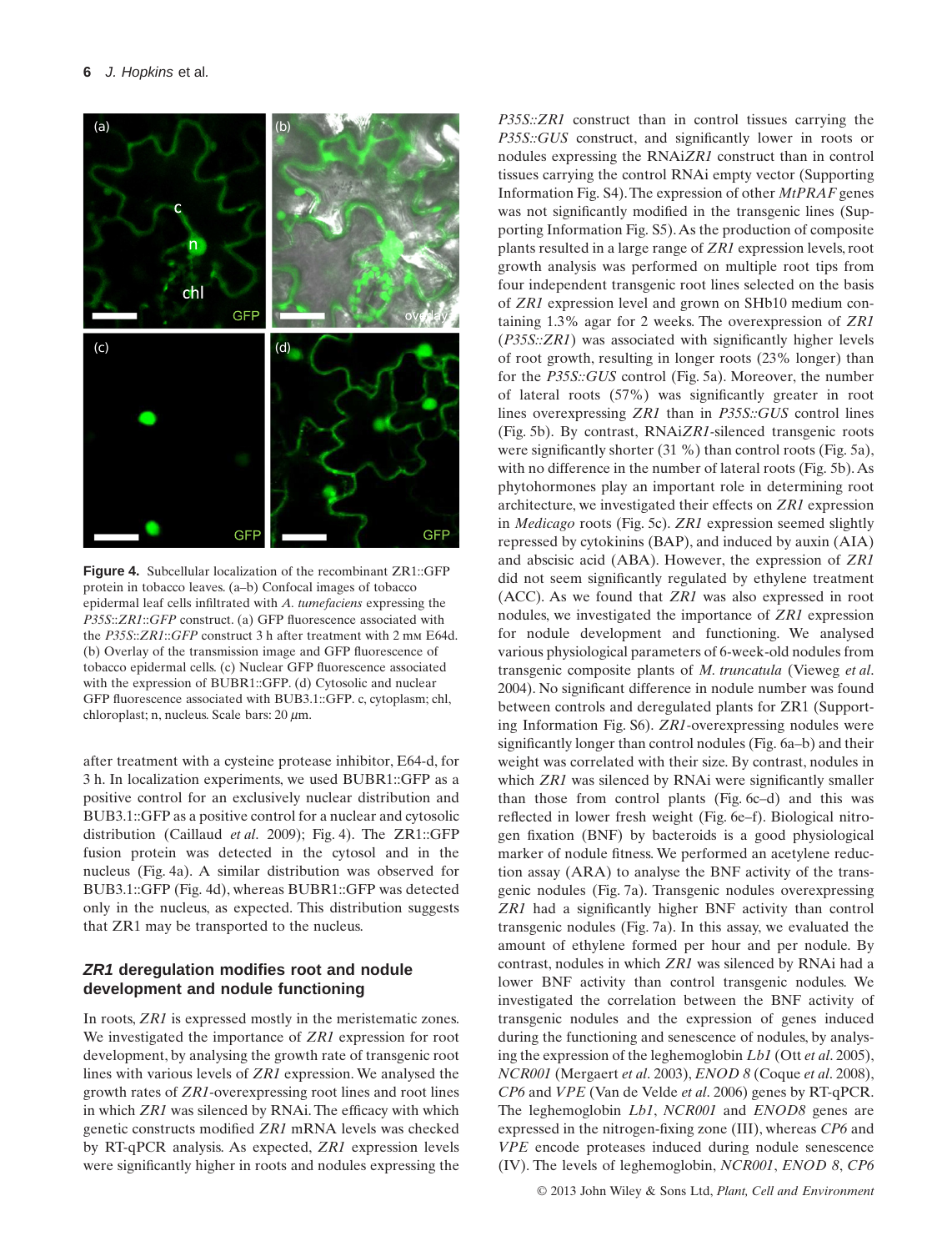

**Figure 5.** Changes in root development in transgenic roots after the modification of *MtZR1 MtZR1* expression by phytohormones. (a and b) Root growth and number of lateral roots from *P35S*::*GUS* (control, dotted box), *P35S*:*ZR1* (black box) and RNAi *MtZR1* (white box) after 2 weeks on SH10b agar medium. At least 48 root sections (each 1 cm long) from at least four independent transgenic root lines were aligned on an agar plate, and final root growth was measured after 2 weeks. Statistical analysis on the mean root growth and number of lateral roots was carried out by anova, with  $P < 0.05$  considered significant. The corresponding number of root samples is indicated in brackets (≥4 independent transgenic root lines for each construct). (c) *MtZR1* expression in roots after 3 h of hormone treatment: auxin (10−7 m IAA), cytokinin (10−7 m BAP), ethylene (10−7 m ACC) or abscisic acid (10−7 m ABA). Bars show the quantification of specific PCR amplification products for each gene, normalized against two constitutive genes (as described in Experimental procedures). Fold changes relative to the non-treated conditions are indicated by the dashed line. The mean of two biological replicates is shown, and error bars represent the standard deviation. Asterisks indicate values significantly different from those for non-treated conditions (\**P* < 0.05) based on REST 2009.

and *VPE* transcripts were similar in *ZR1*-overexpressing and control plants (Fig. 7b). By contrast, transcripts for these genes were significantly less abundant in nodules in which *ZR1* was silenced by RNAi than in control nodules (Fig. 7c). Thus, ZR1 can be considered to play an important role in the development of roots and nodules in *M. truncatula*.

# **DISCUSSION**

## *ZR1* **and** *PRAF* **genes in the** *M. truncatula* **genome**

The goal of our study was to determine the importance of the ZR1 protein for the symbiotic interaction between *M. truncatula* and *S. meliloti*. We previously showed that *GmG93* is expressed only in infected cells of functional nodules, as the expression of this gene was not detected in other organs or in non-functional nodules (Clement *et al*. 2006). *GmG93* was shown to encode a protein of the PRAF family. This family contains proteins with multiple domains, suggesting roles in multiple functions in plants (Heras & Drobak 2002). The affinity of one of these domains, the FYVE domain of *A. thaliana*, for various phospholipids, including phosphatidylinositol-3-phosphate (PtdIns(3)P), has been studied *in vitro* (Jensen *et al*. 2001).We investigated the biological role of PRAF proteins in nodulation, by searching for sequences encoding PRAF proteins in the *M. truncatula* genome. We identified at least five members of the PRAF family, on the basis of predicted amino acid sequences, in *M. truncatula*. The gene most similar to *GmG93*, the nodule-specific PRAF gene, was *MtZR1*, which encoded a protein with an amino acid sequence 67% identical to that of the protein encoded by *GmG93*. *MtZR1* is also similar to *MsZR1*, which has been cloned from *M. sativa* and encodes a protein with a sequence 96% identical to that of *MtZR1*, suggesting that these genes are orthologous. We investigated the importance of *ZR1* in the leguminous model plant *M. truncatula*.*In silico* analysis of the expression profile of this gene carried out with Affymetrix *Medicago* Genome Array data (Benedito *et al*. 2008) showed that *ZR1* was weakly expressed in various plant organs (Supporting Information Fig. S2). RT-qPCR analysis confirmed the low-level expression of *ZR1* in roots, leaves and nodules.These findings strongly suggest that *ZR1* and *GmG93* are not orthologues, as *GmG93 expression* was detected only in nodules. However, steady-state *ZR1* transcript levels were significantly down-regulated in nodules subjected to abiotic stresses affecting nitrogen fixation efficiency, suggesting that the level of nodule *MtZR1* expression is associated with the nitrogen-fixing function of the nodule.An analysis of *MtZR1* promoter activity with the *PMtZR1::GUS* fusion in transgenic *M. truncatula* plants showed that *ZR1* was expressed in vascular bundles and, to a lesser extent, in the meristematic, infection and nitrogen-fixing zones of mature nodules. *ZR1* was also expressed in the infected zones of 2-week-old root nodules. The differing spatiotemporal patterns of *ZR1* expression suggest that this gene has different functions during nodule formation and functioning. Moreover, the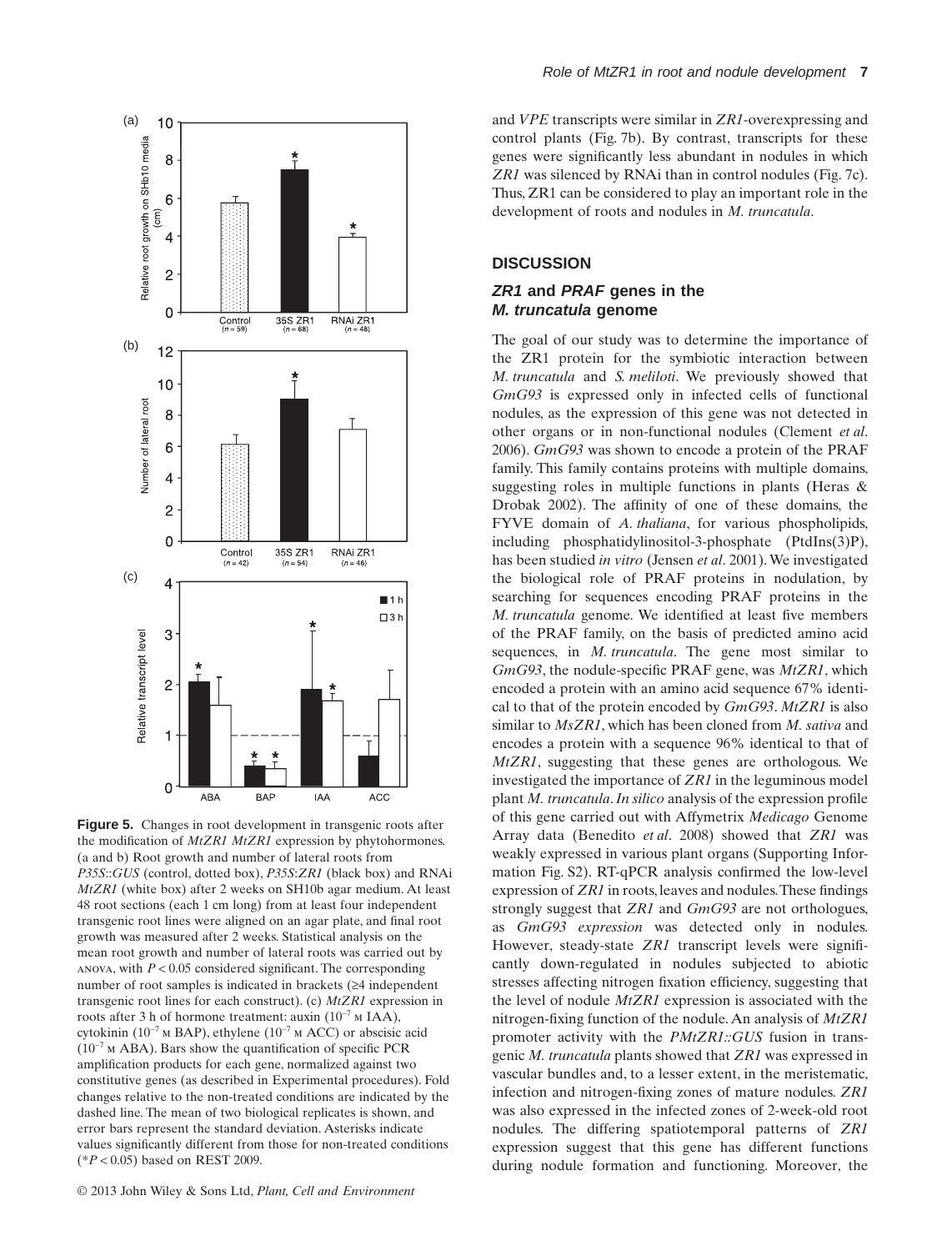

**Figure 6.** Comparison of the structural organization of symbiotic nodules after the deregulation of *MtZR1* expression. (a to d). Longitudinal section of transgenic root nodules from *M.truncatula* 6 weeks PI. Toluidine-*o*-blue-stained 5  $\mu$ m sections from *P35S*::*GUS* (control, a) and P35S::*ZR1* (35S ZR1, b), empty RNAi vector (control RNAi, c) and RNAi *MtZR1* (RNAi ZR1, d) roots. Scale bars: 400  $\mu$ m. (e) Nodule length and (f) nodule wet weight in composite plants in which *MtZR1* was overexpressed or silenced (control plants are *P35S*::*GUS* and RNAi *MtZR1*, respectively). In both cases, the mean of three biological replicates is shown (*n* > 48). Error bars represent the standard error of the mean and asterisks indicate significant differences relative to controls in a Mann–Whitney test (\**P* < 0.05; \*\**P* < 0.01).

expression of *ZR1* in the root meristem and during nodule development suggests a potential role in the development of these organs. As stated above, ZR1 is a multidomain protein with phospholipid-interacting (PH and FYVE), guanine exchange activity (ATS1/RCC1) and protein–protein interaction (BRX/DZC) domains (Jensen *et al*. 2001; Heras & Drobak 2002; Wywial & Singh 2010). Interactions between these different protein domains might mediate multiple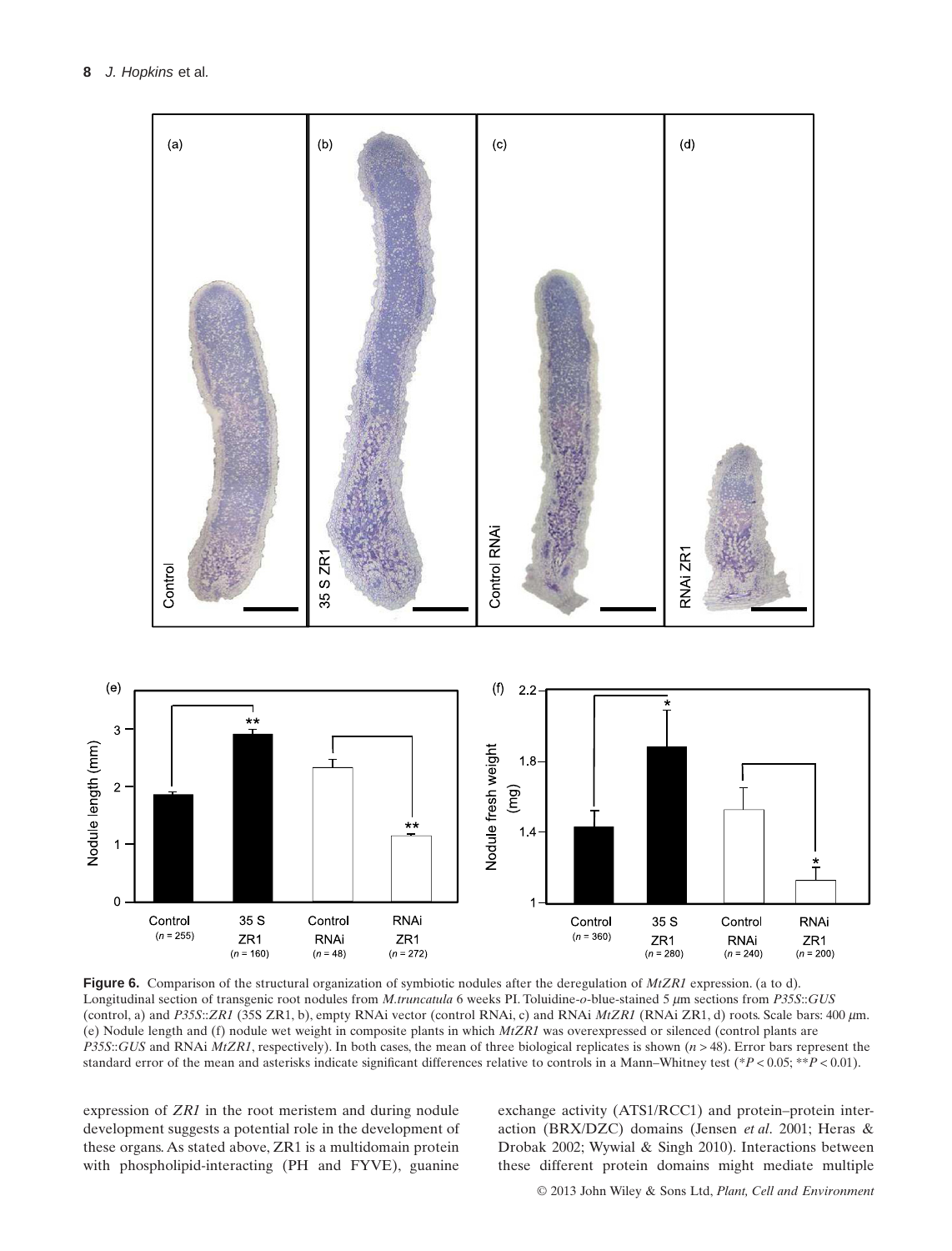

**Figure 7.** Biological nitrogen fixation and relative expression of symbiotic or senescence markers in transgenic nodules. (a) Nitrogen fixation (ARA) by root nodules in *P35S*::*ZR1* (black boxes) and RNAi *MtZR1* (white boxes), (normalized relative to *P35S*::*GUS* or empty RNAi vector control constructs, respectively, as indicated by the dashed line). Each bar indicates the standard error of the mean for five independent assays from three biological replicates. Statistical differences were assessed with the Kruskal–Wallis test, taking  $P < 0.05$  to be significant  $(*)$ . (b–c) Relative RT-qPCR analysis of symbiotic (*MtLb1*, *MtNCR001* and *MtEnod8*) and senescence (*MtCP6* and *MtVPE*) marker genes in transgenic root nodules overexpressing *MsZR1* (black boxes) or silenced for *MtZR1* (white boxes). The expression of each marker in control nodules was used to define fold changes (indicated by the dashed line). Error bars show the standard error of three experimental replicates from three biological experiments. PCR amplification was normalized against the mean value for two constitutive genes, *Mtc27* and *RP40S*. The stability of expression of the *Mtc27* and *RP40S* reference genes was checked with GeNorm software. The significance of differences was assessed with REST 2009, taking  $P < 0.05$  to be significant (\*).

cellular roles for ZR1 in root or nodule development and functioning.

### *ZR1* **is involved in root and nodule development**

We assessed the importance of ZR1 for root and nodule development, by implementing a genetic approach in *M. truncatula*. The overexpression of *ZR1* and the knockdown of the expression of this gene by RNAi of *ZR1* had significant, opposite effects on the development of both roots and symbiotic nodules. *ZR1* overexpression promoted root growth and the formation of lateral roots, whereas the RNAi-mediated knockdown of *ZR1* expression significantly decreased root growth. These results indicate that *ZR1* is required for normal root and nodule development.An analysis of *ZR1* expression under hormonal treatment showed a potential role of cytokinins, auxins and ABA in ZR1 regulation, as the expression of this gene was modified by treatment with these hormones. Crosstalk has been demonstrated between the auxin and cytokinin pathways, in the control of root development.Auxin is involved in the establishment and maintenance of the root apical meristem, whereas cytokinins decrease root apical meristem size and affect the rate of meristematic cell differentiation (reviewed by (Garay-Arroyo *et al*. 2012).Thus, the repression of *ZR1* expression in roots by cytokinins may affect meristem development. The detection of *ZR1* expression in the root tip and the meristems of lateral roots, and the larger number of lateral roots in *ZR1*-overexpressing root systems provide support for the notion that *ZR1* plays a role in meristematic cells. However, the number of nodules was not significantly affected in the transgenic roots, suggesting that ZR1 plays no significant role in nodule meristem formation. The opposite pattern of regulation by ABA provides support for the notion that *ZR1* and *GmG93* are not orthologues, as *GmG93* is down-regulated by ABA treatment (Clement *et al*. 2006). Nodule development and functioning were also modified by changes to *ZR1* expression. *ZR1* overexpression resulted in a larger nodule size and greater  $N_2$  fixation capacity, whereas RNAi knockdown of *ZR1* expression resulted in significantly smaller nodules and lower nitrogen fixation efficiency.The significant differences observed in the expression of nodule gene markers for the nitrogen-fixing zone (*Lb1*, *NCR001* and *Enod 8*) and for senescence onset (*CP6* and *VPE*) revealed differences in nodule functioning with respect to control nodules. The higher levels of *CP6* and *VPE* expression, together with the lower levels of *NCR001* and *Enod 8* expression, in *ZR1*-overexpressing nodules may reflect a more advanced stage of nodule development, as suggested by the greater length of the nodule.The lower levels of expression of all the gene markers in RNAi-ZR1 nodules were also indicative of changes in the functioning of the nodule. Thus, *ZR1* plays a significant role, at least during nodule development. The observed changes in root and nodule development may reflect the regulatory role of the PH, FYVE, RCC1 and BRX protein domains. Indeed, a PH domain-containing protein (VAN3 ARF-GAP) has been shown to play a key role in plant vascular development, through the regulation of plant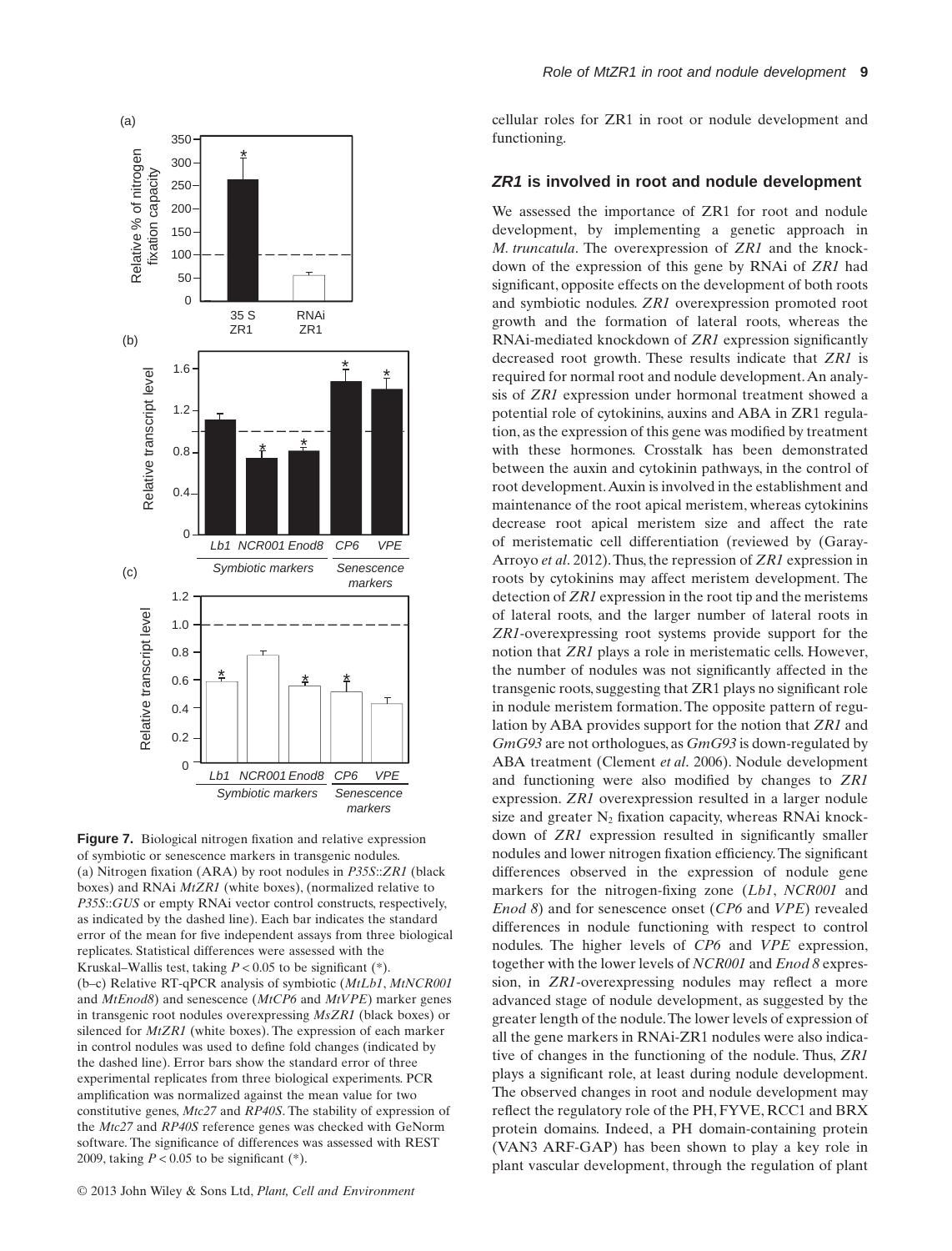venation continuity in *A. thaliana* (Naramoto *et al*. 2009).The PH domain is found in diverse proteins involved in cellular signalling, cytoskeleton organization, membrane trafficking and/or phospholipid modification (Lemmon 2004; Lindmo & Stenmark 2006). Both the PH and FYVE domains interact with phospholipids identified as regulatory lipids controlling various physiological processes in plants, such as root growth, pollen and vascular development (Ischebeck, Stenzel & Heilmann 2008; Lee *et al*. 2008). Finally, the cellular function of the multidomain ZR1 protein in *M. truncatula* could be investigated more completely by characterizing the other domains involved in protein–protein interactions: ATS1/ RCC1 and BRX/DZC (Jensen *et al*. 2001; Mouchel, Briggs & Hardtke 2004; Wywial & Singh 2010). In *A. thaliana*, the activity of *AtPRAF1*RCC1 domains as guanine exchange factors has been investigated in interactions with small GTPase proteins (Arf, Rab and Ran) *in vitro*. Guanine exchange was found to be significantly catalysed on specific Rab proteins (Jensen *et al*. 2001). Such RCC1 domains can bind to the nucleosome in various organisms, from humans to plants, but we are only just beginning to understand the precise function of these domains (Hadjebi *et al*. 2008; Meier *et al*. 2008; Tan 2012). Finally, in *A. thaliana*, the BRX protein carrying a tandem repeat of the DZC domain has been shown to be produced in small amounts and to modulate root growth strongly (Mouchel *et al*. 2004). It would be interesting to investigate the potential interaction between BRX and ZR1 in *M. truncatula*, as an interaction between BRX and *At*PRAF1 has been demonstrated in *A. thaliana* (Briggs *et al*. 2006), and to investigate the effect of changes in BRX gene expression in transgenic roots and nodules.

In conclusion, this work provides the first evidence that ZR1, a member of the PRAF family, is required for normal root and nodule development in *M. truncatula*. Future studies will investigate the involvement of other *Mt*PRAF proteins in plant development and the symbiotic process.

### **ACKNOWLEDGMENTS**

O. Pierre and T. Kazmierczak were the recipients of a doctoral grant from the 'Ministère de l'Education Nationale, de l'Enseignement Supérieur et de la Recherche'. We would like to thank Dr. K. Zwerger for providing the full-length cDNA of *MsZR1* (AJ409163) from *M. sativa*. We would like to thank C. Mura for providing tobacco plants. We thank L. Paganelli for providing us with BUBR1:GFP and BUB3.1:GFP. This manuscript was proof-read and rewritten by Alex Edelman & Associates and by Gloria Berrocal (BIOLUX). UMR ISA is a part of Labex Signalife.

#### **REFERENCES**

- Alpizar E., Dechamp E., Espeout S., Royer M., Lecouls A.C., Nicole M., Bertrand B., Lashermes P. & Etienne H. (2006) Efficient production of *Agrobacterium rhizogenes*-transformed roots and composite plants for studying gene expression in coffee roots. *Plant Cell Reports* **25,** 959–967.
- Ariel F., Diet A., Verdenaud M., Gruber V., Frugier F., Chan R. & Crespi M. (2010) Environmental regulation of lateral root emergence in *Medicago truncatula* requires the HD-Zip I transcription factor HB1. *The Plant Cell* **22,** 2171–2183.
- Benedito V.A., Torres-Jerez I., Murray J.D., *et al*. (2008) A gene expression atlas of the model legume *Medicago truncatula*. *The Plant Journal* **55,** 504– 513.
- Boisson-Dernier A., Chabaud M., Garcia F., Becard G., Rosenberg C. & Barker D.G. (2001) *Agrobacterium rhizogenes*-transformed roots of *Medicago truncatula* for the study of nitrogen-fixing and endomycorrhizal symbiotic associations. *Molecular Plant-Microbe Interaction* **14,** 695–700.
- Briggs G.C., Mouchel C.F. & Hardtke C.S. (2006) Characterization of the plant-specific BREVIS RADIX gene family reveals limited genetic redundancy despite high sequence conservation. *Plant Physiology* **140,** 1306–1316.
- Caillaud M.C., Paganelli L., Lecomte P., Deslandes L., Quentin M., Pecrix Y., Le Bris M., Marfaing N., Abad P. & Favery B. (2009) Spindle assembly checkpoint protein dynamics reveal conserved and unsuspected roles in plant cell division. *PLoS ONE* **4,** e6757.
- Chomczynski P. & Sacchi N. (1987) Single-step method of RNA isolation by acid guanidinium thiocyanate-phenol-chloroform extraction.*Analytical Biochemistry* **162,** 156–159.
- Clement M., Boncompagni E., de Almeida-Engler J. & Herouart D. (2006) Isolation of a novel nodulin: a molecular marker of osmotic stress in *Glycine max/Bradyrhizobium japonicum* nodule. *Plant, Cell & Environment* **29,** 1841–1852.
- Coque L., Neogi P., Pislariu C., Wilson K.A., Catalano C., Avadhani M., Sherrier D.J. & Dickstein R. (2008) Transcription of ENOD8 in *Medicago truncatula* nodules directs ENOD8 esterase to developing and mature symbiosomes. *Molecular Plant-Microbe Interaction* **21,** 404–410.
- Dereeper A., Guignon V., Blanc G., *et al*. (2008) Phylogeny.fr: robust phylogenetic analysis for the non-specialist. *Nucleic Acids Research* **36,** W465–W469.
- El Msehli S., Lambert A., Baldacci-Cresp F., Hopkins J., Boncompagni E., Smiti S.A., Herouart D. & Frendo P. (2011) Crucial role of (homo)glutathione in nitrogen fixation in *Medicago truncatula* nodules. *New Phytologist* **192,** 496–506.
- Favery B., Complainville A., Vinardell J.M., Lecomte P., Vaubert D., Mergaert P., Kondorosi A., Kondorosi E., Crespi M. & Abad P. (2002) The endosymbiosis-induced genes ENOD40 and CCS52a are involved in endoparasitic-nematode interactions in *Medicago truncatula*. *Molecular Plant-Microbe Interaction* **15,** 1008–1013.
- Fedorova M., van de Mortel J., Matsumoto P.A., Cho J., Town C.D., VandenBosch K.A., Gantt J.S. & Vance C.P. (2002) Genome-wide identification of nodule-specific transcripts in the model legume *Medicago truncatula*. *Plant Physiology* **130,** 519–537.
- Garay-Arroyo A., De La Paz Sanchez M., Garcia-Ponce B., Azpeitia E. & Alvarez-Buylla E.R. (2012) Hormone symphony during root growth and development. *Developmental Dynamics* **241,** 1867–1885.
- Gibson K.E., Kobayashi H. & Walker G.C. (2008) Molecular determinants of a symbiotic chronic infection. *Annual Review of Genetics* **42,** 413–441.
- Gonzalez-Rizzo S., Crespi M. & Frugier F. (2006) The *Medicago truncatula* CRE1 cytokinin receptor regulates lateral root development and early symbiotic interaction with *Sinorhizobium meliloti*. *The Plant Cell* **18,** 2680– 2693.
- Hadjebi O., Casas-Terradellas E., Garcia-Gonzalo F.R. & Rosa J.L. (2008) The RCC1 superfamily: from genes, to function, to disease. *Biochimica et Biophysica ACTA* **1783,** 1467–1479.
- Hatsugai N., Kuroyanagi M., Yamada K., Meshi T., Tsuda S., Kondo M., Nishimura M. & Hara-Nishimura I. (2004) A plant vacuolar protease, VPE, mediates virus-induced hypersensitive cell death. *Science* **305,** 855–858.
- Heras B. & Drobak B.K. (2002) PARF-1: an *Arabidopsis thaliana* FYVEdomain protein displaying a novel eukaryotic domain structure and phosphoinositide affinity. *Journal of Experimental Botany* **53,** 565–567.
- Ischebeck T., Stenzel I. & Heilmann I. (2008) Type B phosphatidylinositol-4 phosphate 5-kinases mediate *Arabidopsis* and *Nicotiana tabacum* pollen tube growth by regulating apical pectin secretion. *The Plant Cell* **20,** 3312– 3330.
- Jensen R.B., La Cour T., Albrethsen J., Nielsen M. & Skriver K. (2001) FYVE zinc-finger proteins in the plant model *Arabidopsis thaliana*: identification of PtdIns3P-binding residues by comparison of classic and variant FYVE domains. *Biochemical Journal* **359,** 165–173.
- Jones K.M., Kobayashi H., Davies B.W., Taga M.E. & Walker G.C. (2007) How rhizobial symbionts invade plants: the *Sinorhizobium*-*Medicago* model. *Nature Reviews Microbiology* **5,** 619–633.
- Journet E.P., Pichon M., Dedieu A., de Billy F., Truchet G. & Barker D.G. (1994) *Rhizobium meliloti* Nod factors elicit cell-specific transcription of the ENOD12 gene in transgenic alfalfa. *The Plant Journal* **6,** 241–249.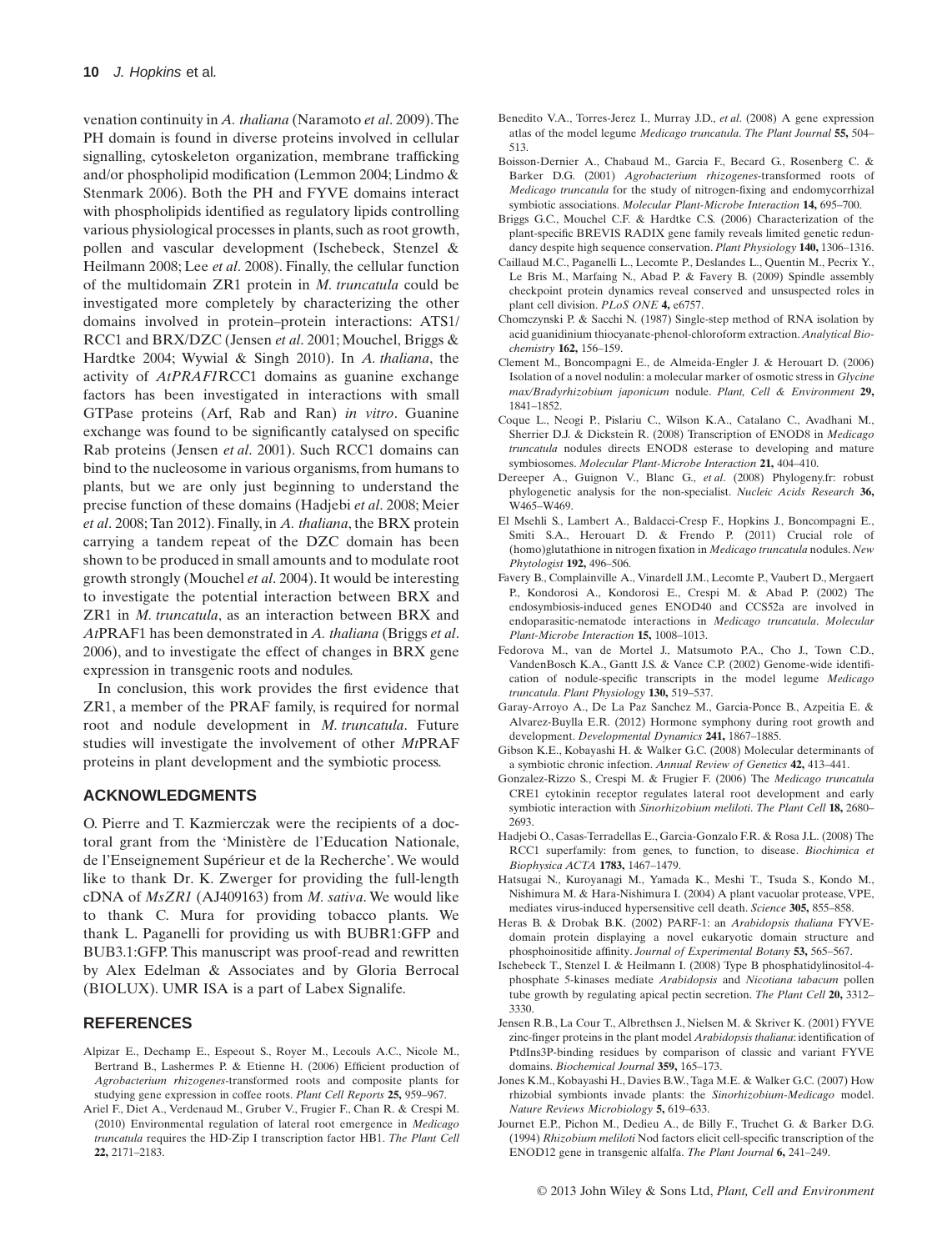- Journet E.P., van Tuinen D., Gouzy J., *et al*. (2002) Exploring root symbiotic programs in the model legume *Medicago truncatula* using EST analysis. *Nucleic Acids Research* **30,** 5579–5592.
- Lazo G.R., Stein P.A. & Ludwig R.A. (1991) A DNA transformationcompetent *Arabidopsis* genomic library in Agrobacterium. *Biotechnology (N Y)* **9,** 963–967.
- Lee Y., Bak G., Choi Y., Chuang W.I., Cho H.T. & Lee Y. (2008) Roles of Phosphatidylinositol 3-kinase in root hair growth. *Plant Physiology* **147,** 624–635.
- van Leeuwen W., Okresz L., Bogre L. & Munnik T. (2004) Learning the lipid language of plant signalling. *Trends in Plant Science* **9,** 378–384.
- Lemmon M.A. (2004) Pleckstrin homology domains: not just for phosphoinositides. *Biochemical Society Transactions* **32,** 707–711.
- Lindmo K. & Stenmark H. (2006) Regulation of membrane traffic by phosphoinositide 3-kinases. *Journal of Cell Science* **119,** 605–614.
- Livak K.J. & Schmittgen T.D. (2001) Analysis of relative gene expression data using real-time quantitative PCR and the 2(-Delta Delta C(T)) method. *Methods* **25,** 402–408.
- Matamoros M.A., Baird L.M., Escuredo P.R., Dalton D.A., Minchin F.R., Iturbe-Ormaetxe I., Rubio M.C., Moran J.F., Gordon A.J. & Becana M. (1999) Stress-induced legume root nodule senescence. Physiological, biochemical, and structural alterations. *Plant Physiology* **121,** 97–112.
- Meier I., Xu X.M., Brkljacic J., Zhao Q. & Wang H.J. (2008) Going green: plants' alternative way to position the Ran gradient. *Journal of Microscopy* **231,** 225–233.
- Mergaert P., Nikovics K., Kelemen Z., Maunoury N., Vaubert D., Kondorosi A. & Kondorosi E. (2003) A novel family in *Medicago truncatula* consisting of more than 300 nodule-specific genes coding for small, secreted polypeptides with conserved cysteine motifs. *Plant Physiology* **132,** 161–173.
- Mouchel C.F., Briggs G.C. & Hardtke C.S. (2004) Natural genetic variation in *Arabidopsis* identifies BREVIS RADIX, a novel regulator of cell proliferation and elongation in the root. *Genes and Development* **18,** 700–714.
- Naramoto S., Sawa S., Koizumi K., Uemura T., Ueda T., Friml J., Nakano A. & Fukuda H. (2009) Phosphoinositide-dependent regulation of VAN3 ARF-GAP localization and activity essential for vascular tissue continuity in plants. *Development* **136,** 1529–1538.
- Oldroyd G.E., Murray J.D., Poole P.S. & Downie J.A. (2011) The rules of engagement in the legume-rhizobial symbiosis. *Annual Review of Genetics* **45,** 119–144.
- Osteras M., Boncompagni E., Vincent N., Poggi M.C. & Le Rudulier D. (1998) Presence of a gene encoding choline sulfatase in *Sinorhizobium meliloti bet* operon: choline-O-sulfate is metabolized into glycine betaine. *Proceedings of the National Academy of Sciences of the United States of America* **95,** 11394–11399.
- Ott T., van Dongen J.T., Gunther C., Krusell L., Desbrosses G., Vigeolas H., Bock V., Czechowski T., Geigenberger P. & Udvardi M.K. (2005) Symbiotic leghemoglobins are crucial for nitrogen fixation in legume root nodules but not for general plant growth and development. *Current Biology* **15,** 531–535.
- Pfaffl M.W., Horgan G.W. & Dempfle L. (2002) Relative expression software tool (REST) for group-wise comparison and statistical analysis of relative expression results in real-time PCR. *Nucleic Acids Research* **30,** e36.
- Plet J., Wasson A., Ariel F., Le Signor C., Baker D., Mathesius U., Crespi M. & Frugier F. (2011) MtCRE1-dependent cytokinin signaling integrates bacterial and plant cues to coordinate symbiotic nodule organogenesis in *Medicago truncatula*. *The Plant Journal* **65,** 622–633.
- Puppo A., Dimitrijevic L. & Rigaud J. (1982) Possible involvement of nodule superoxide dismutase and catalase in leghemoglobin protection. *Planta* **156,** 374–379.
- Ramos J. & Bisseling T. (2003) A method for the isolation of root hairs from the model legume *Medicago truncatula*. *Journal of Experimental Botany* **54,** 2245–2250.
- Staudinger C., Mehmeti V., Turetschek R., Lyon D., Egelhofer V. & Wienkoop S. (2012) Possible role of nutritional priming for early salt and drought stress responses in *Medicago truncatula*. *Frontiers in Plant Science* **3,** 285.
- Takase T., Yanagawa Y., Komatsu S., Nakagawa H. & Hashimoto J. (2003) Cell-cycle-related variation in proteins in suspension-cultured rice cells. *Plant Disease Research* **116,** 469–475.
- Tan S. (2012) Deciphering how the chromatin factor RCC1 recognizes the nucleosome: the importance of individuals in the scientific discovery process. *Biochemical Society Transactions* **40,** 351–356.
- Timmers A.C., Soupene E., Auriac M.C., de Billy F., Vasse J., Boistard P. & Truchet G. (2000) Saprophytic intracellular rhizobia in alfalfa nodules. *Molecular Plant-Microbe Interactions* **13,** 1204–1213.
- Van de Velde W., Guerra J.C., De Keyser A., De Rycke R., Rombauts S., Maunoury N., Mergaert P., Kondorosi E., Holsters M. & Goormachtig S. (2006) Aging in legume symbiosis. A molecular view on nodule senescence in *Medicago truncatula*. *Plant Physiology* **141,** 711–720.
- Vandesompele J., De Preter K., Pattyn F., Poppe B., Van Roy N., De Paepe A. & Speleman F. (2002) Accurate normalization of real-time quantitative RT-PCR data by geometric averaging of multiple internal control genes. *Genome Biology* **3,** research0034.1–research0034.11.
- Vieweg M.F., Fruhling M., Quandt H.J., Heim U., Baumlein H., Puhler A., Kuster H. & Andreas M.P. (2004) The promoter of the *Vicia faba* L. leghemoglobin gene *VfLb29* is specifically activated in the infected cells of root nodules and in the arbuscule-containing cells of mycorrhizal roots from different legume and nonlegume plants. *Molecular Plant-Microbe Interactions* **17,** 62–69.
- Voinnet O., Rivas S., Mestre P. & Baulcombe D. (2003) An enhanced transient expression system in plants based on suppression of gene silencing by the p19 protein of tomato bushy stunt virus. *The Plant Journal* **33,** 949–956.
- Wywial E. & Singh S.M. (2010) Identification and structural characterization of FYVE domain-containing proteins of *Arabidopsis thaliana*. *BMC Plant Biology* **10,** 157.

*Received 30 May 2013; received in revised form 1 August 2013; accepted for publication 5 August 2013*

#### **SUPPORTING INFORMATION**

Additional Supporting Information may be found in the online version of this article at the publisher's web-site:

**Figure S1.** ClustalW alignment of the *Mt*ZR1 and *Ms*ZR1 protein sequences.The consensus sequences are marked with a star.

**Figure S2.** Gene atlas profile of Affymetrix Probeset ID of *M. truncatula* PRAF genes (Mtr.35761.1.S1\_at, in red (MtPRAFChr1); Mtr.20584.1.S1\_at, in blue (MtPRAFChr5), Msa.965.1.S1\_at, in pink (MtZR1); Mtr.14364.1.S1\_at, in purple (MtPRAFChr0) and Mtr.47635.1.S1\_at, in black (MtPRAFChr1).

**Figure S3.** GUS staining of *P35S*::*GUS* and *PMtZR1*:: *GFP*::*GUS* transgenic root nodules.

(a to b).Insets show the overall GUS staining of the uncut root nodule. A. P35S::GUS, GUS staining of a 70 μm-thick section of a six-week-old nodule showing *GUS* expression in all root tissues and in the nodule vascular bundles (black arrow). Staining within the nodule is essentially restricted to uninfected cells (III). Zones I to IV: Functional zones in the mature nodule. B. *PMtZR1*::*GFP*::*GUS*, six-week-old nodule showing the overall expression pattern for *GUS* under the control of the *MtZR1* promoter. GUS staining is restricted to the nodule vascular bundle (black arrows) and the junction between the root and the nodule. Scale bars: 400  $\mu$ m (a and b). **Figure S4.** Analysis of *MtZR1* expression in transgenic roots or nodules in which *MtZR1* was overexpressed or silenced. (a) Analysis of *MtZR1* expression in roots overexpressing *ZR1* (35S ZR1) or *MtZR1* RNAi (RNAi ZR1). (b) Analysis of *MtZR1* expression in nodules overexpressing *ZR1* (35S ZR1) or *MtZR1* RNAi (RNAi ZR1).The respective controls, P35S::GUS and RNAi empty vector, were used as calibrators to define fold-changes (indicated by the broken line). RT-qPCR values were normalised against the mean value for two constitutively expressed genes (*Mtc27* and *RP40S*). Error bars show the standard error of 3 experimental replicates from 3 biological experiments. The significance of